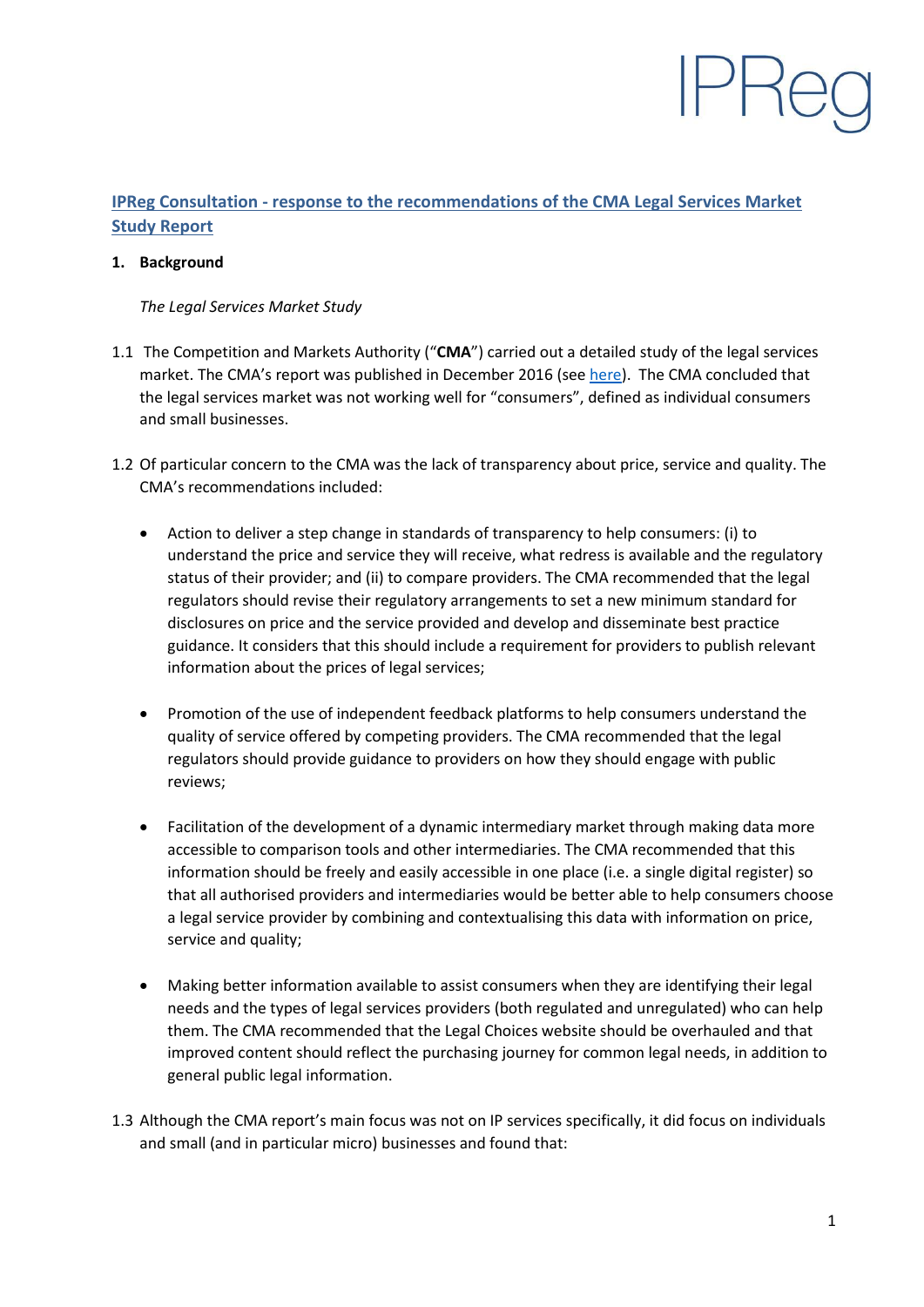

- Problems with intellectual property matters were the fourth largest category of issues for small businesses, with 9% reporting that they had experienced a problem in the previous 12 months;<sup>1</sup>
- Small businesses were more likely to seek legal advice in relation to intellectual property matters than, for example, trading issues (even though these were the most common legal problem);<sup>2</sup>
- The Federation of Small Businesses ("**FSB**") reported that 7% of calls to its helpline about "business law" related to intellectual property. $3$

# *The Intellectual Property Office study*

- 1.4 In September 2017, the Intellectual Property Office ("**IPO**") published a report into the performance of the UK patent system.<sup>4</sup> Amongst other things, and in the context of the actions expected by the CMA, the IPO study found that:
	- The high cost of legal advice was seen as a barrier to small firms getting advice;<sup>5</sup>
	- UK SMEs in particular had low levels of patenting (even allowing for differences in, say, levels of manufacturing between countries); 6
	- Increasing understanding of how to use patent attorneys and the benefits of patenting (including how to bring products to market) would support SMEs' interaction with the patent system;<sup>7</sup>
	- Research into how to support SMEs in best utilising the patent system could help clarify SMEs' awareness and experience of patenting.<sup>8</sup>

## **2. Reasons for this consultation**

2.1 In June 2017, IPReg (together with the other frontline legal regulators) published its Action Plan to implement the CMA's recommendations. The Legal Services Board ("**LSB**") has assessed all the Action Plans and provided its views; it published its assessments on 2 October 2017 (see [here\)](http://www.legalservicesboard.org.uk/Projects/Increasing_Market_Transparency_For_Consumers.htm#Action_Plan). The proposals in this paper take into account the LSB's assessment of IPReg's Action Plan and feedback from the CMA. IPReg is working closely with all the legal regulators to ensure that, as far as possible, its proposals are consistent with theirs.

1

<sup>&</sup>lt;sup>1</sup> CMA report Figure 2.3

<sup>2</sup> CMA report paragraph 3.171

<sup>3</sup> CMA report page C12, paragraph 41 – the FSB received 40,000 calls about business law in 2015. <sup>4</sup> [https://www.gov.uk/government/uploads/system/uploads/attachment\\_data/file/639203/building-evidence](https://www.gov.uk/government/uploads/system/uploads/attachment_data/file/639203/building-evidence-performance-patent-system.pdf)[performance-patent-system.pdf](https://www.gov.uk/government/uploads/system/uploads/attachment_data/file/639203/building-evidence-performance-patent-system.pdf) Note that this was after publication of IPReg's Action Plan.

<sup>5</sup> IPO study page 2

<sup>6</sup> IPO study page 3

<sup>7</sup> IPO study page 23

<sup>8</sup> IPO study page 3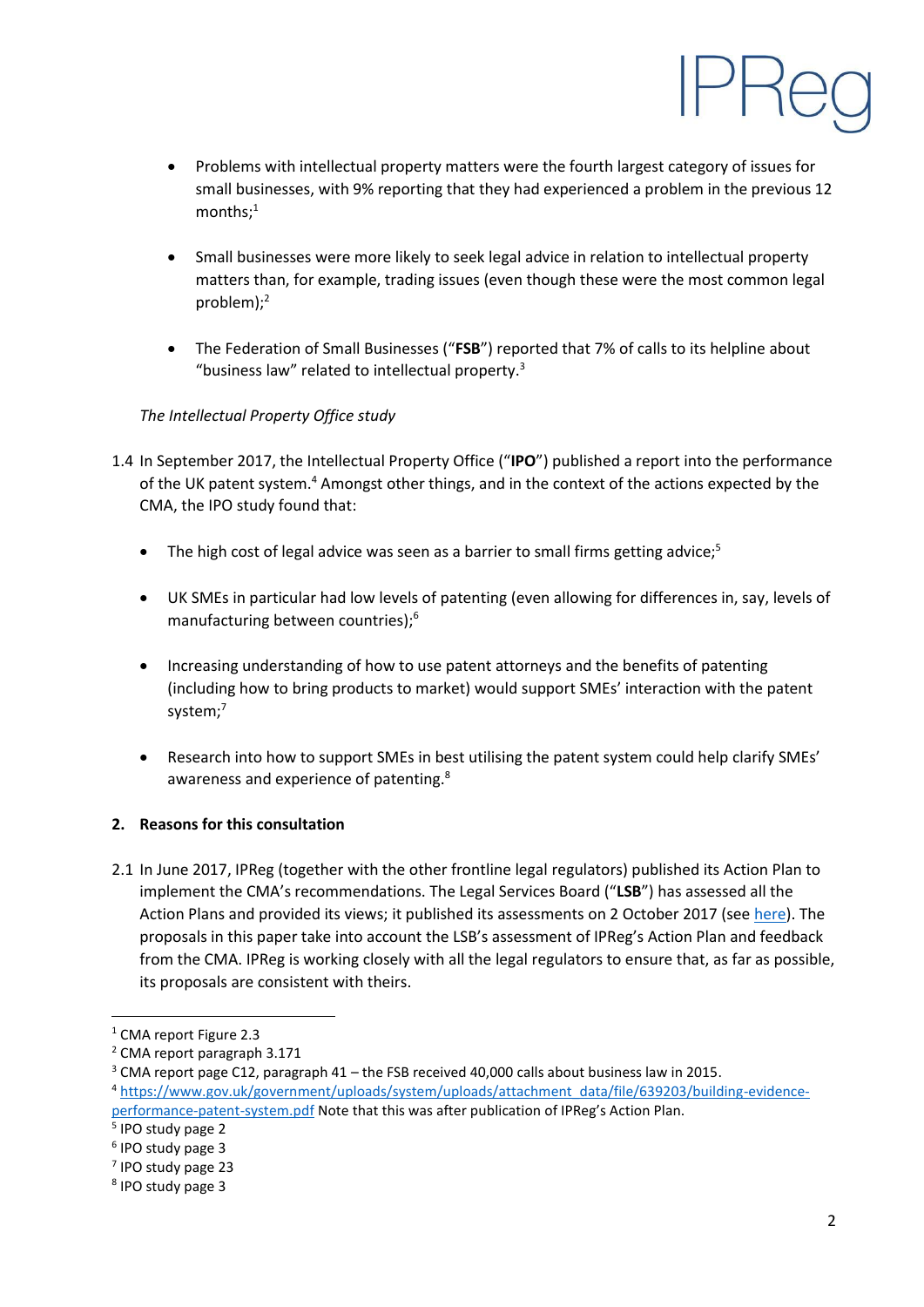- 2.2 Both the CMA and the LSB recognise that attorneys serve primarily business consumers and that therefore it is appropriate for IPReg to take more limited action compared to some of the other legal regulators. However, the CMA expects legal regulators to consult on regulatory change to drive increased transparency.
- 2.3 The CMA's report raises fundamental and potentially far-reaching questions. In addition, the IPO study identifies areas where it may be possible to increase SME awareness and use of the patent system, bringing potential benefits to consumers and businesses. IPReg therefore wishes to engage with attorneys, consumer/business representatives and representative bodies to enable them to give views on what steps are appropriate to increase transparency in the context of the intellectual property market(s).
- 2.4 We are not proposing at this stage any specific changes to either the Code of Conduct or Rules/Regulations or their associated Guidance – any changes will be the subject of a separate consultation after we have considered the responses to this one. At this stage, our strong expectation is that any changes would be incorporated in Guidance rather than in Rules/Regulations. This seems to be a proportionate approach, with such Guidance aimed primarily at those attorneys/firms providing advice to consumers and small businesses; it would be for the attorney/firm to decide whether it was applicable to them, given their detailed knowledge of the type of clients they advise. This approach has been endorsed by the LSB (albeit that it has asked us to keep this approach under review).
- 2.5 IPReg considers that requiring greater transparency of the services attorneys offer including pricing information is in the interests of individual consumers and small businesses in that it will help them identify and make informed choices about attorney services available to them. This should in turn help to drive increased competition. There are also likely to be benefits for attorneys whose clients are mainly small businesses and consumers because greater transparency will provide more opportunities for attorneys to promote their services and thereby improve consumer understanding of their role.

#### **Question 1: What are your views on IPReg's proposed approach, in particular our proposals that:**

- **a. Any changes would be incorporated in Guidance rather than in Rules/Regulations;**
- **b. The focus of any changes to our Guidance should be on those attorneys that provide services primarily to individual consumers and small businesses. Should IPReg develop criteria to determine which attorneys might be covered by such Guidance?**

#### **3. Possible areas for increased transparency**

3.1 The CMA report emphasised the importance of clear information before consumers choose their legal provider (pre-engagement information):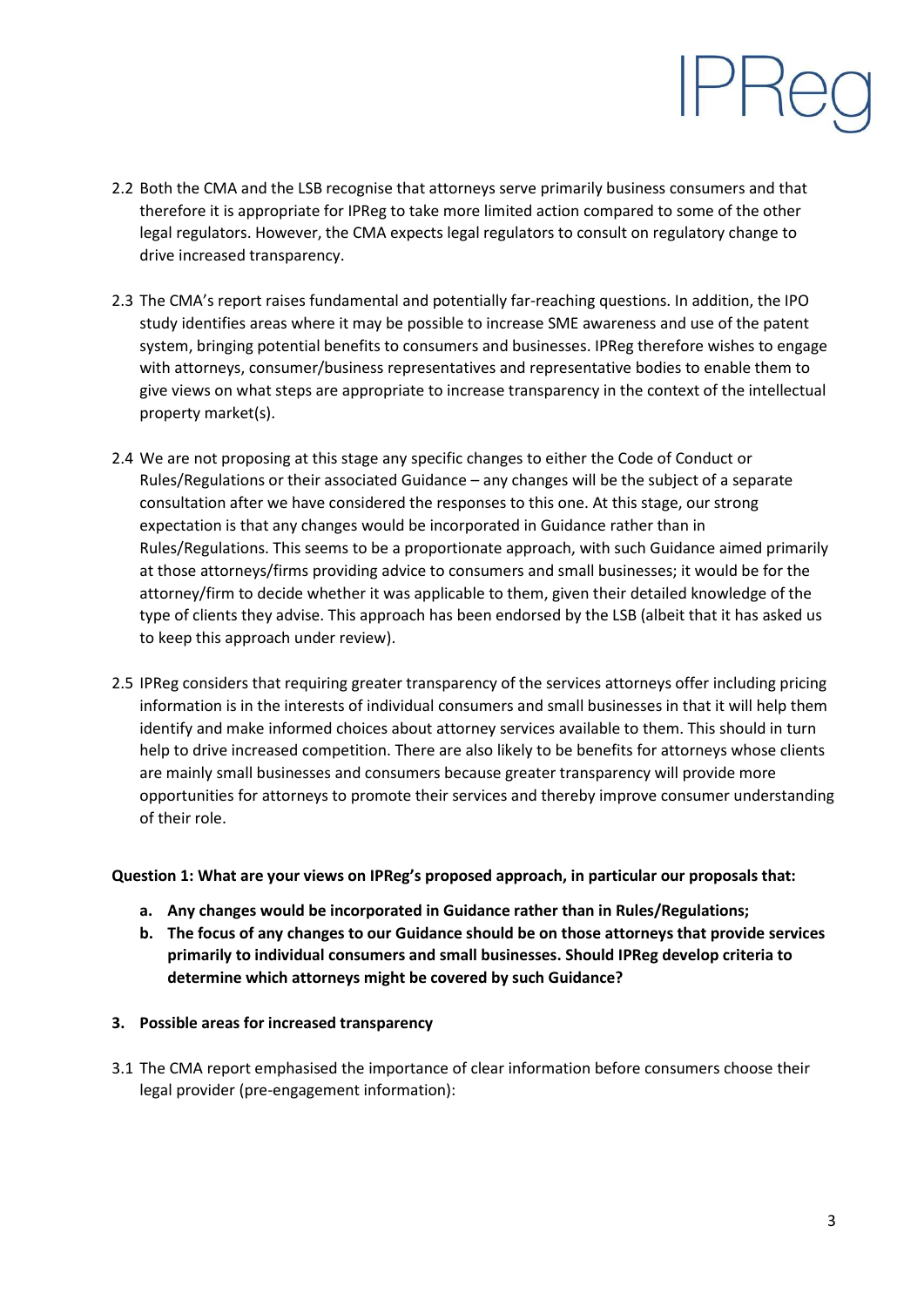

*"To make informed decisions and to compare providers' offers, legal services consumers need clear information to help them understand the price and service offering of individual providers. This information needs to be available before consumers choose a provider."<sup>9</sup>*

The LSB has reiterated the importance of pre-engagement information in its assessment of IPReg's Action Plan.<sup>10</sup>

*Pricing, scoping meetings and timescales*

## 3.2 IPReg has considered where additional information could be provided on websites. For example:

- Pricing what pricing would be most helpful to individual consumers and small businesses (taking into account proportionality, feasibility and relevance)? Options could include:
	- o Fixed prices for specific categories of work, the factors that may affect fixed fees and the circumstances in which additional fees may be charged;
	- o Scale of disbursements (e.g. filing fees in the UK and elsewhere, court fees, administration charges, foreign exchange charges, etc.)
	- o Hourly rates for specific categories of fee-earner;
	- o Scenario-based pricing, where illustrative examples are given including likely cost and time-scales.
- The availability or otherwise of a free or fixed-fee initial scoping meeting that might be particularly helpful for inexperienced or first-time users of intellectual property legal services and which would include indications of cost, likely process, risks and timescales;
- Typical stages and timelines for particular types of work.

# **Question 2: What are your views on providing this type of information on attorneys' websites? What other types of information could be provided?**

## *Consumer protection*

- 3.3 IPReg considers that the following information could be provided on attorneys' websites so that it is available to consumers and small businesses as part of their consideration of which firm to use:
	- complaints handling procedures (this information is required to be provided after engagement by Rule 12 of the Code of Conduct);
	- the right of consumers to complain to the Legal Ombudsman (this information is also required to be provided after engagement by Rule 12);

**.** 

<sup>9</sup> CMA Report paragraph 7.30

<sup>10</sup> http://www.legalservicesboard.org.uk/Projects/pdf/2017/Monday%2012%20Noon/IPReg\_-

\_action\_plan\_suff\_assessment.pdf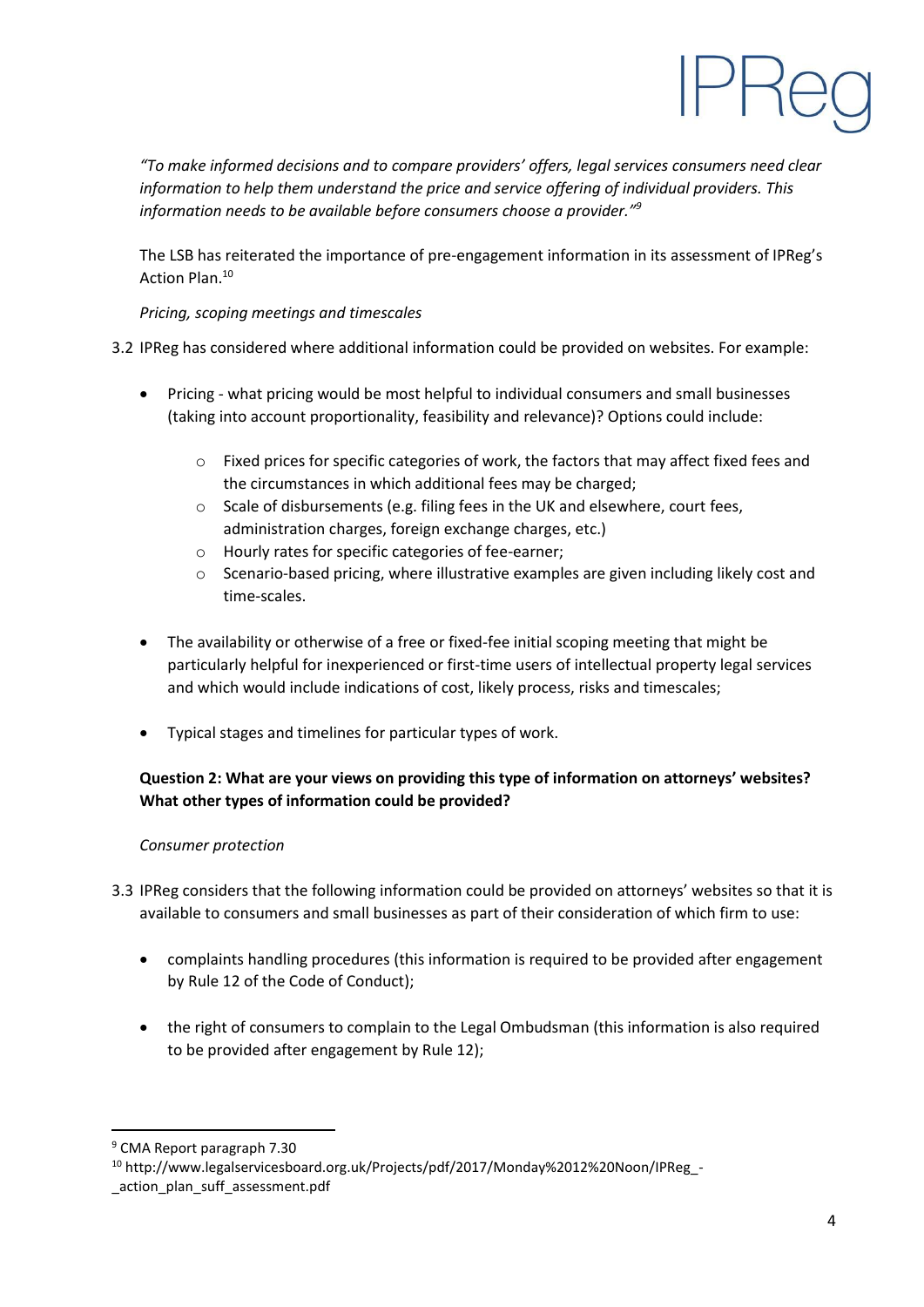- the fact that the attorney/firm has Professional Indemnity Insurance (this information is required to be provided after engagement by Rule 17) and why this provides important protection for consumers;
- the fact that they are regulated by IPReg (this information is required to be provided after engagement by Rule 18) and why this provides important protection for consumers;
- generic information already provided in client care letters (providing this is clear and understandable, in accordance with IPReg's guidance).<sup>11</sup>

# **Question 3: What are your views on the provision of this type of pre-engagement information on attorneys' websites?**

## **Question 4: Is there any other information that should be provided?**

*Quality*

3.4 IPReg currently publishes aggregated information about first tier complaints (i.e. complaints made direct to an attorney or firm) in its Annual Report.<sup>12</sup> If firms published information on their websites about the complaints they had received, this might provide an indication to consumers and small businesses about the quality of work experienced by other clients. However, it is not necessarily the case that complaints are a reliable indicator of quality, especially in the absence of any understanding of the context of the complaint; this is especially true for work that is not commoditised. In addition, if complaints are handled well by a firm, they can lead to improved standards of client care; this would not be reflected in "raw" complaints data. Further, a small number of complaints is unlikely to be sufficient to be a reliable indicator of quality. Therefore, rather than pursue the publication of complaints data, IPReg proposes instead to focus on working with the other regulators on the feasibility of developing a single digital register (see section 5) and supporting firms in engaging with review platforms (see section 6).

# **Question 5: What are your views on providing information about complaints on attorneys' websites? What other type of information about quality could be provided?**

3.5 The LSB has suggested that IPReg should integrate the disciplinary information it already publishes into the Register(s) on its website. The LSB considers that this can be achieved "at little cost". IPReg will consider whether it is appropriate to do this and establish how much it would cost.

## **Question 6: Would providing disciplinary information on the Register(s) be useful?**

3.6 The CMA report discusses the use of a quality mark (i.e. an assessment of service/quality) or "regulatory badge" (an indication that a firm is regulated and the protection this brings) as an aid to clients in assessing the quality of legal providers and to help distinguish them from un-regulated providers. <sup>13</sup> It is currently a requirement of the Code that attorneys/firms state that they are regulated by IPReg. IPReg's view is that the wider issue about quality marks and/or regulatory

**.** 

<sup>11</sup> http://ipreg.org.uk/pro/practice-development/client-care-letters/

<sup>12</sup> <http://ipreg.org.uk/public/about-us/annual-report/annual-report-20162017/>

<sup>13</sup> CMA Report paragraphs 7.102-109